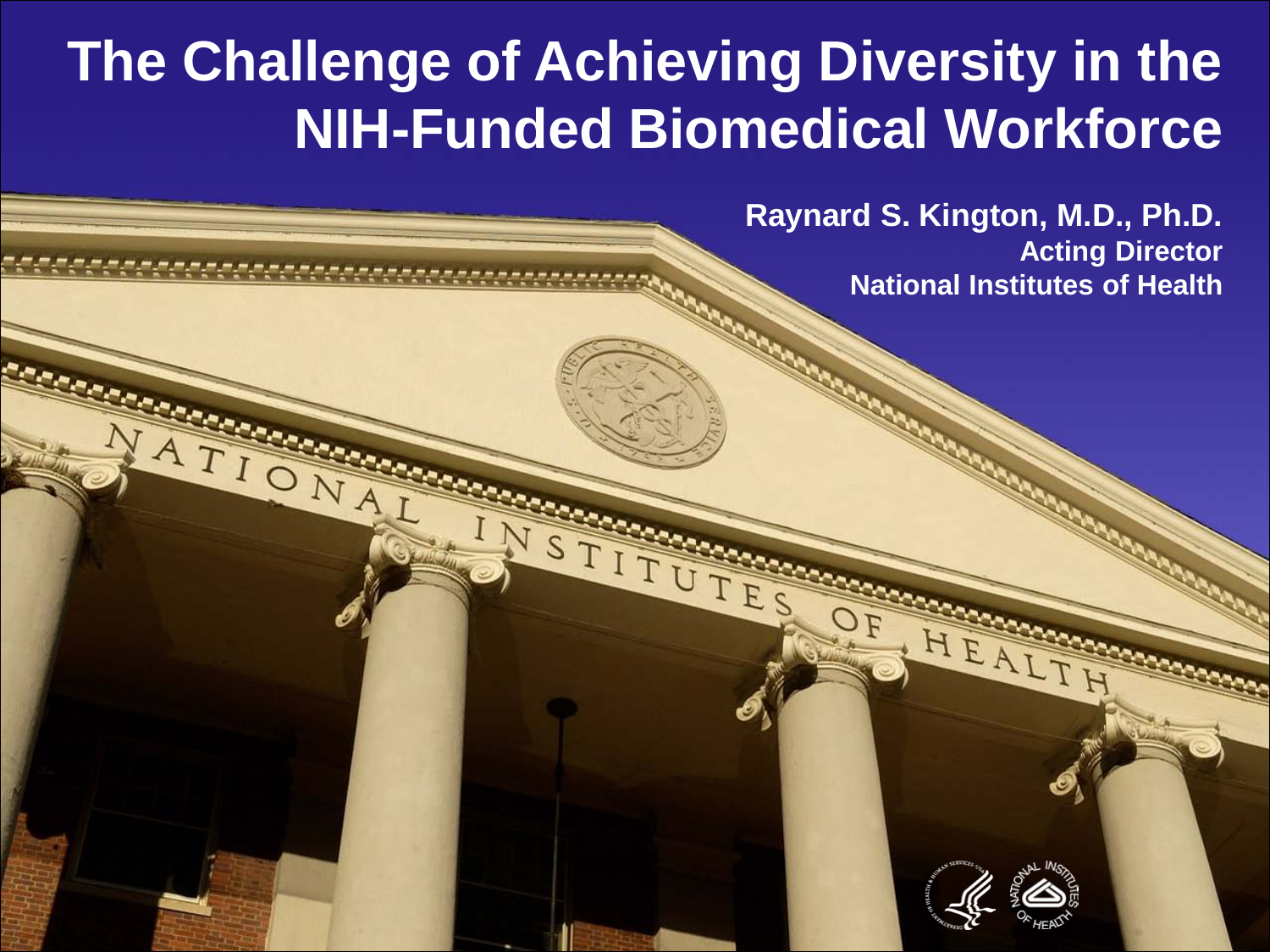## **Demographic Distribution of 18 Year Old Population**

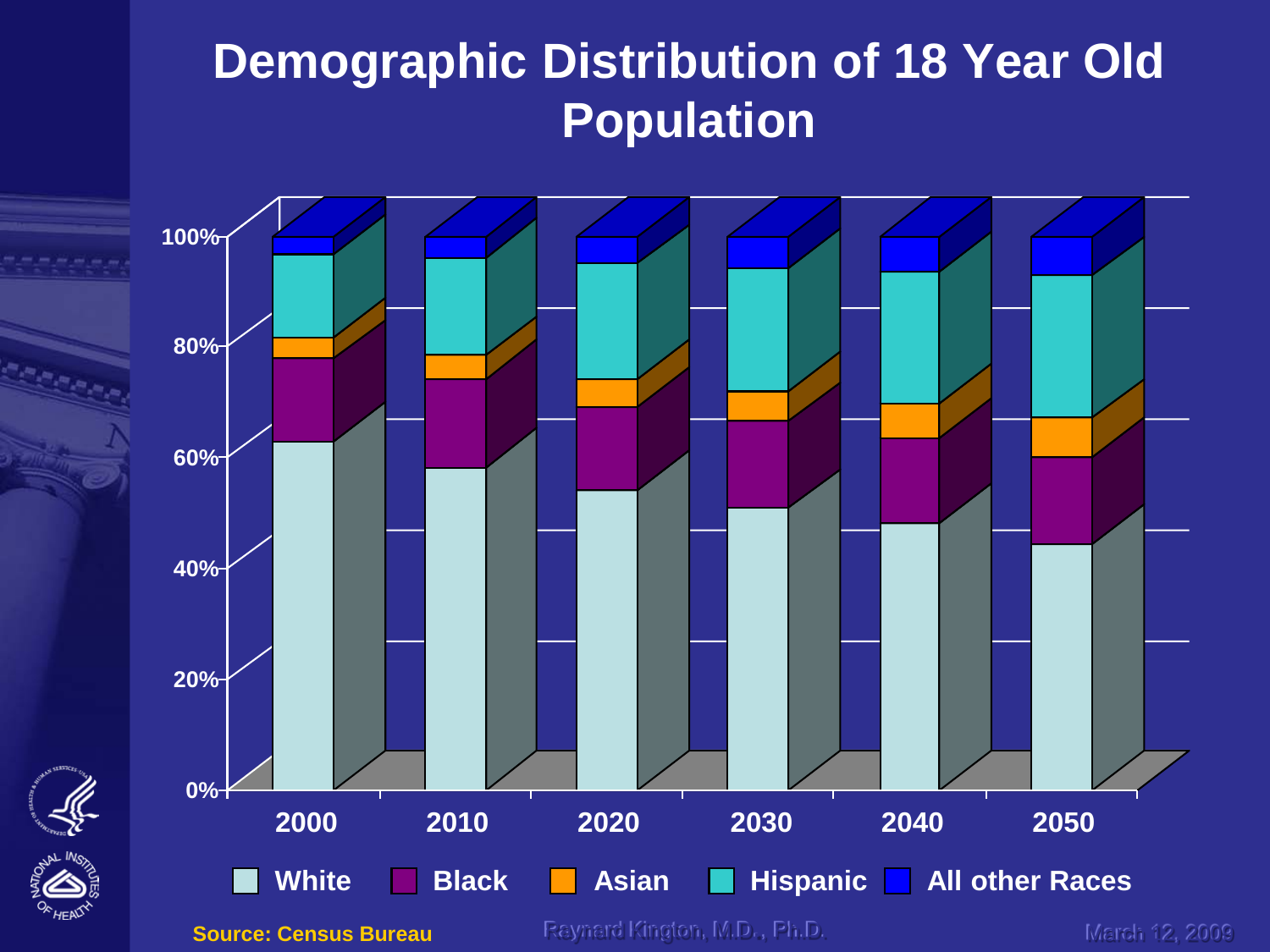## **Race And Ethnicity Representation of Research Grants**



| <b>Fiscal</b> |               | <b>African</b>     | <b>All</b>            |                    |
|---------------|---------------|--------------------|-----------------------|--------------------|
| Year          | <b>White1</b> | Amer. <sup>1</sup> | Hispanic <sup>2</sup> | Other <sup>3</sup> |
| 2000          | 86.2%         | 1.3%               | 2.9%                  | 11.4%              |
| 2001          | 85.7%         | 1.3%               | 2.9%                  | 12.1%              |
| 2002          | 85.2%         | 1.5%               | 3.1%                  | 12.4%              |
| 2003          | 84.4%         | 1.6%               | 3.3%                  | 13.2%              |
| 2004          | 83.5%         | 1.7%               | 3.3%                  | 14.1%              |
| 2005          | 82.8%         | 1.7%               | 3.5%                  | 14.8%              |
| 2006          | 82.1%         | 1.8%               | 3.5%                  | 15.4%              |
| 2007          | 81.4%         | 1.7%               | 3.5%                  | 16.3%              |
| 2008          | 80.8%         | 1.7%               | 3.5%                  | 17.0%              |





<sup>1</sup>Race Data may contain individuals reporting Hispanic Ethnicity, as well as individuals reporting more than one race 2"All Hispanic" includes Hispanic Race, plus individuals reporting Hispanic Ethnicity (for these individuals the data includes individuals who are represented in one or more of the racial groups). 3Includes Asian, Native Hawaiian or Pacific Islander, and American Indian or Alaskan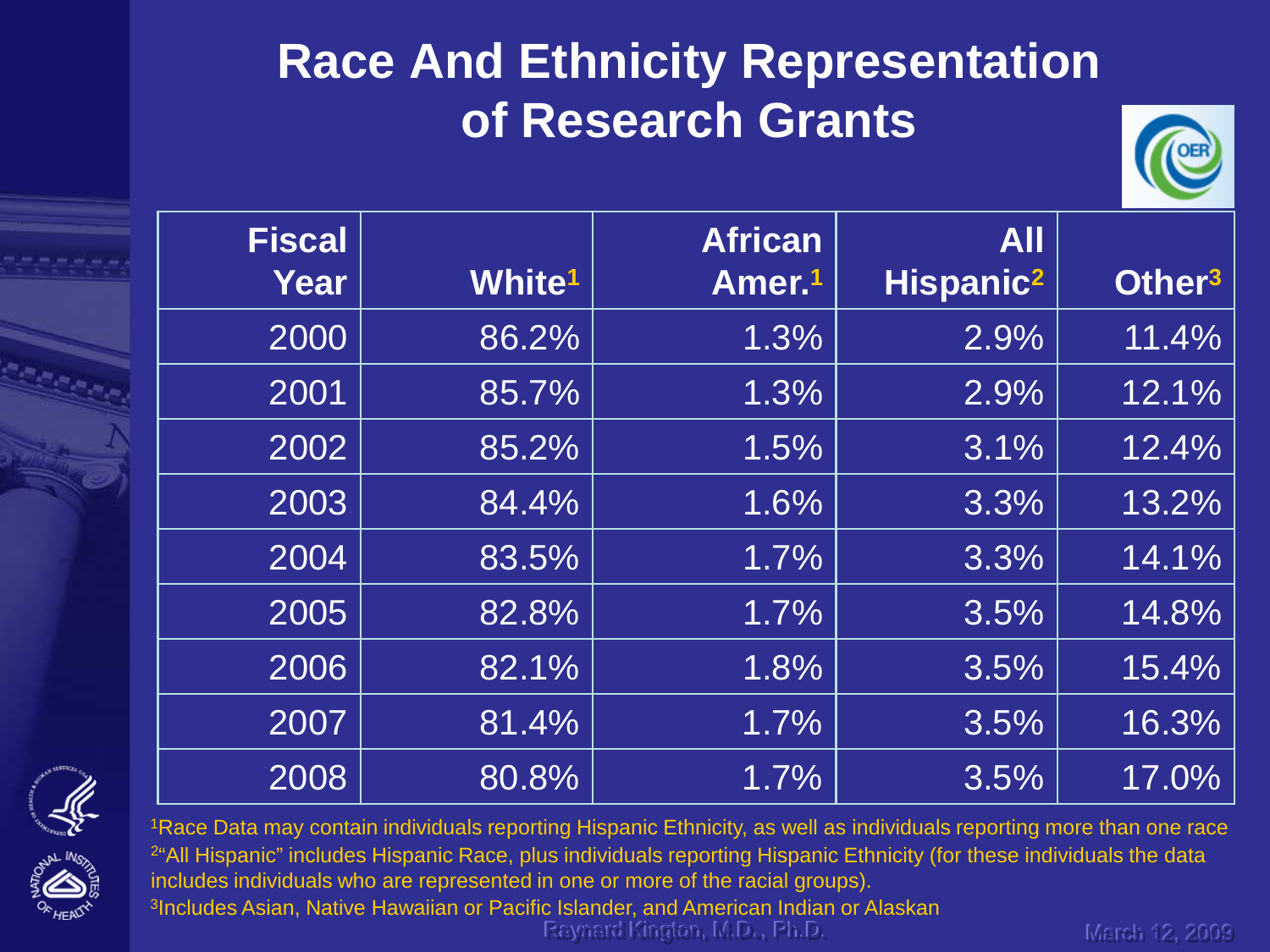#### **The Broader Context:**  S&E doctorates awarded to U.S. citizens and permanent residents, by field, sex, and race/ethnicity, 1999–2006



■White Asian Black Hispanic American Indian/Alaska Native Dother/unknown race/ethnicity

Source: National Science Foundation, Division of Science Resources Statistics, Survey of Earned Doctorates, 1998–2006

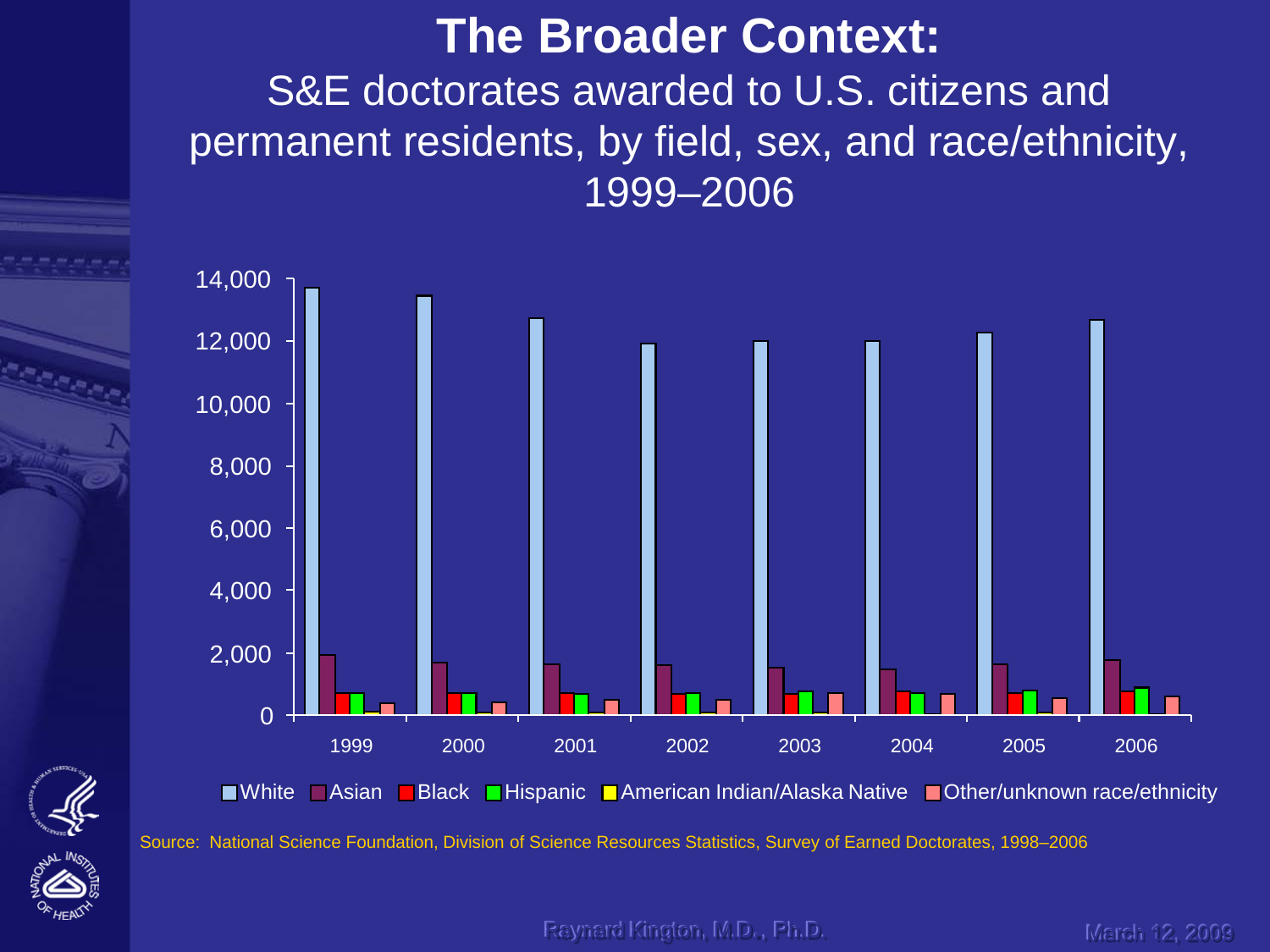## **Gender or Race/Ethnicity Representation at Educational Milestones (Biomedical)**

|                        | <b>High</b><br><b>School</b><br>(1992) | <b>College</b><br>(1996) | Grad/<br><b>Medical</b><br><b>School</b><br>(2001) | <b>Post</b><br><b>Doctoral</b><br><b>Fellow</b><br>(2003) | <b>Asst</b><br><b>Professor</b><br>$(2006)^1$ |
|------------------------|----------------------------------------|--------------------------|----------------------------------------------------|-----------------------------------------------------------|-----------------------------------------------|
| <b>Male</b>            | 51%                                    | 47%                      | 56%                                                | 56%                                                       | 61%                                           |
| <b>Female</b>          | 49%                                    | 53%                      | 44%                                                | 44%                                                       | 39%                                           |
| <b>White</b>           | 65%                                    | 72%                      | 68%                                                | $\star$                                                   | 75%                                           |
| <b>Black</b>           | 11%                                    | 6%                       | 6%                                                 | $\ast$                                                    | 5%                                            |
| <b>Hispanic</b>        | 8%                                     | 6%                       | 5%                                                 | $\ast$                                                    | 3%                                            |
| <b>Asian</b>           | 4%                                     | 13%                      | 18%                                                | $\ast$                                                    | 16%                                           |
| <b>Native American</b> | 1%                                     | 1%                       | 1%                                                 | $\star$                                                   | 1%                                            |
| <b>Unknown</b>         | 11%                                    | 2%                       | 2%                                                 | $\star$                                                   | $0\%$                                         |



\*data not available

1 data for gender from AAMC, data for race/ethnicity from SDR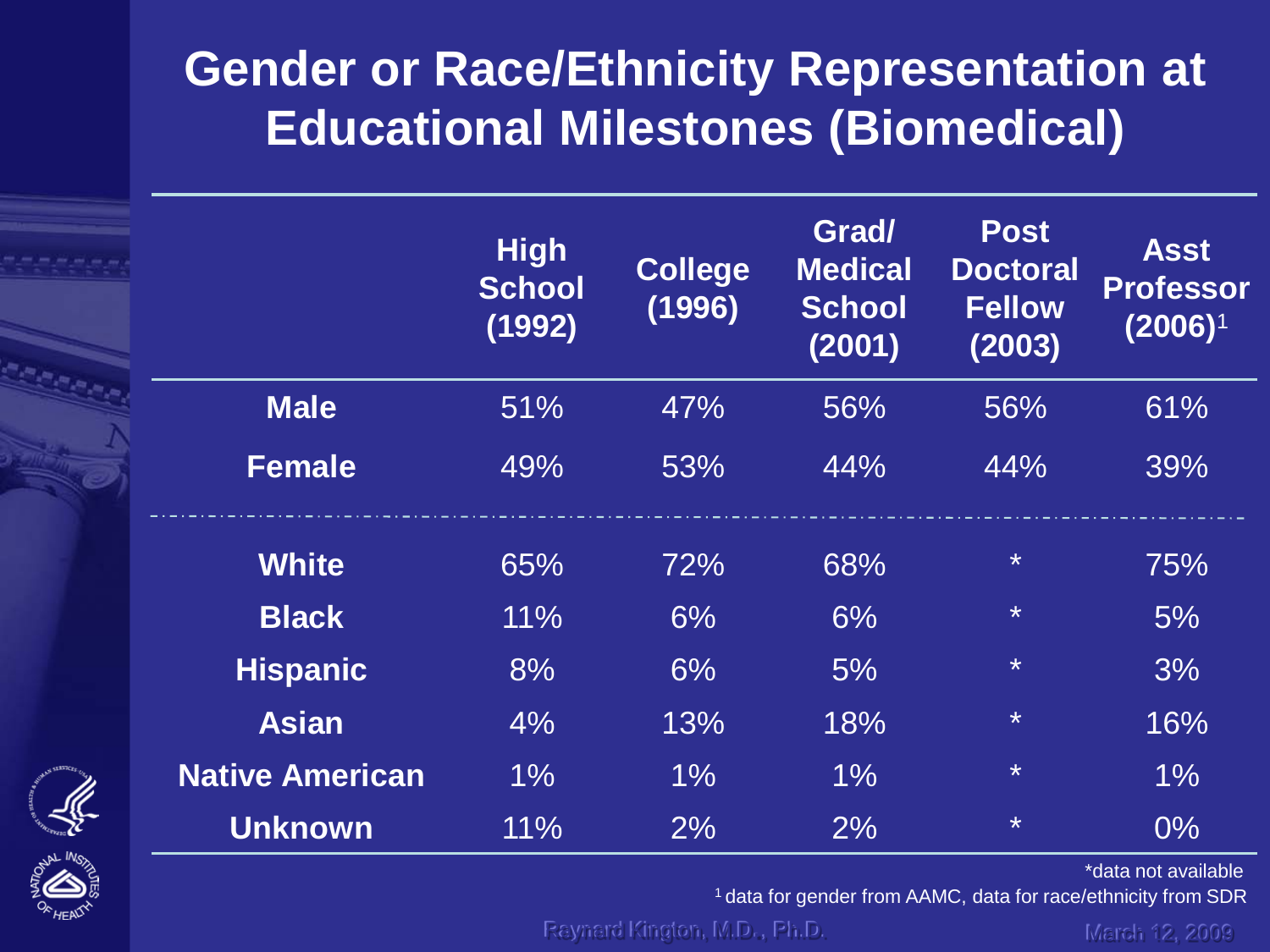### **Differences in Faculty Outcomes**  Biomedical Sciences PhDs

|                                                                 | <b>Tenure Track</b><br><b>Position within</b><br><b>7 years</b> | <b>Tenure within</b><br>11 years | <b>NIH Funding</b><br>within 11 years                        |
|-----------------------------------------------------------------|-----------------------------------------------------------------|----------------------------------|--------------------------------------------------------------|
| Female <sup>1</sup>                                             | $2\%$                                                           | $-7\%$                           | 8%                                                           |
| Black <sup>2</sup>                                              | $9\%$                                                           | 22%                              | $-1\%$                                                       |
| Hispanic <sup>2</sup>                                           | 10%                                                             | 11%                              | 6%                                                           |
| Asian $2$                                                       | $-8%$                                                           | $1\%$                            | $-12%$                                                       |
| <b>Native American<sup>2</sup></b>                              | $-11\%$                                                         | $-22%$                           | 24%                                                          |
| <sup>1</sup> compared to Male<br><sup>2</sup> compared to White |                                                                 |                                  | significant at 10%<br>significant at 5%<br>significant at 1% |



#### Tenure Track position at U.S. university/college within 7 years of PhD:

- **African Americans, Hispanics more likely**
- Asians, Native Americans less likely **Data Source: National Science Foundation**

2006 Survey of Doctoral Recipients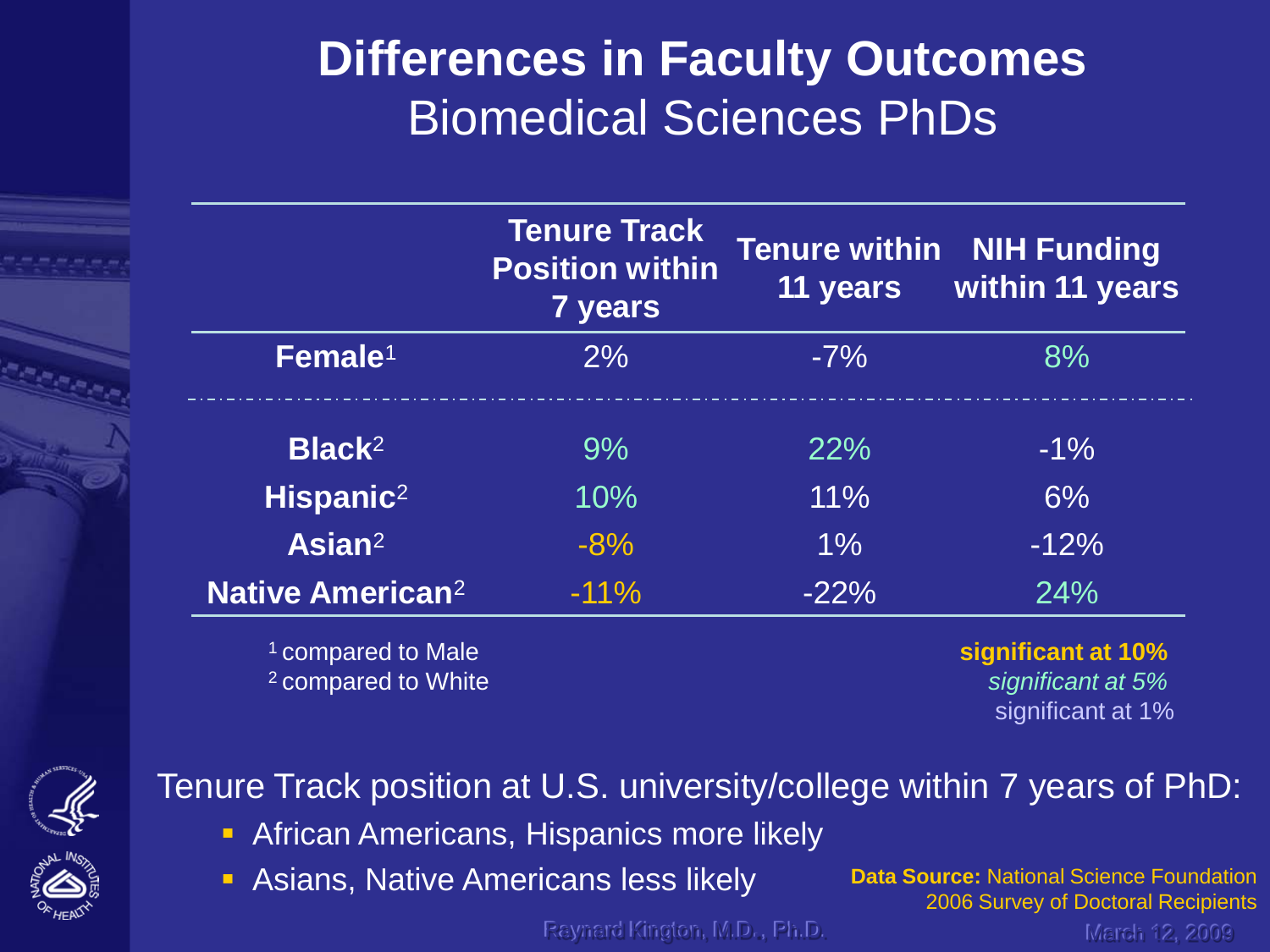## **Ongoing Analysis of Factors Affecting Success Rates for NIH Grant Applicants**

- **We see significant differences by race/ethnicity and** gender across career paths and funding success:
	- In some cases, there are advantages; in other cases disadvantages
	- But even where there are advantages, the numbers are low.
- **To determine appropriate policy actions, we need to** know what factors are correlated with these effects. We are currently examining the effect of:
	- Institution
	- Degree type (MD, MD-PhD, PhD)
	- PhD, BS, MS institution
	- Prior NIH support



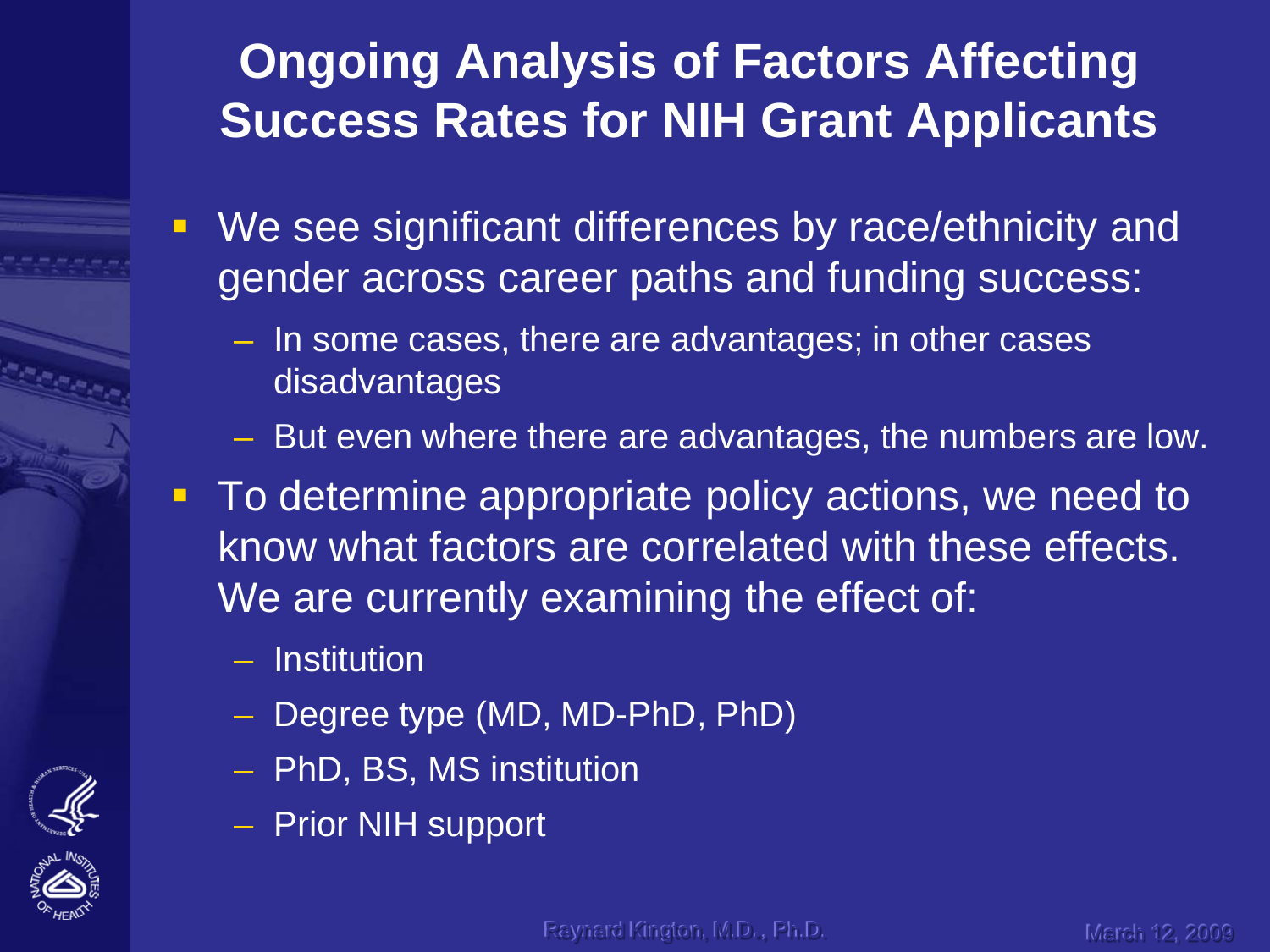## **Acknowledging – and Addressing – the Challenges in the U.S. Scientific Workforce**

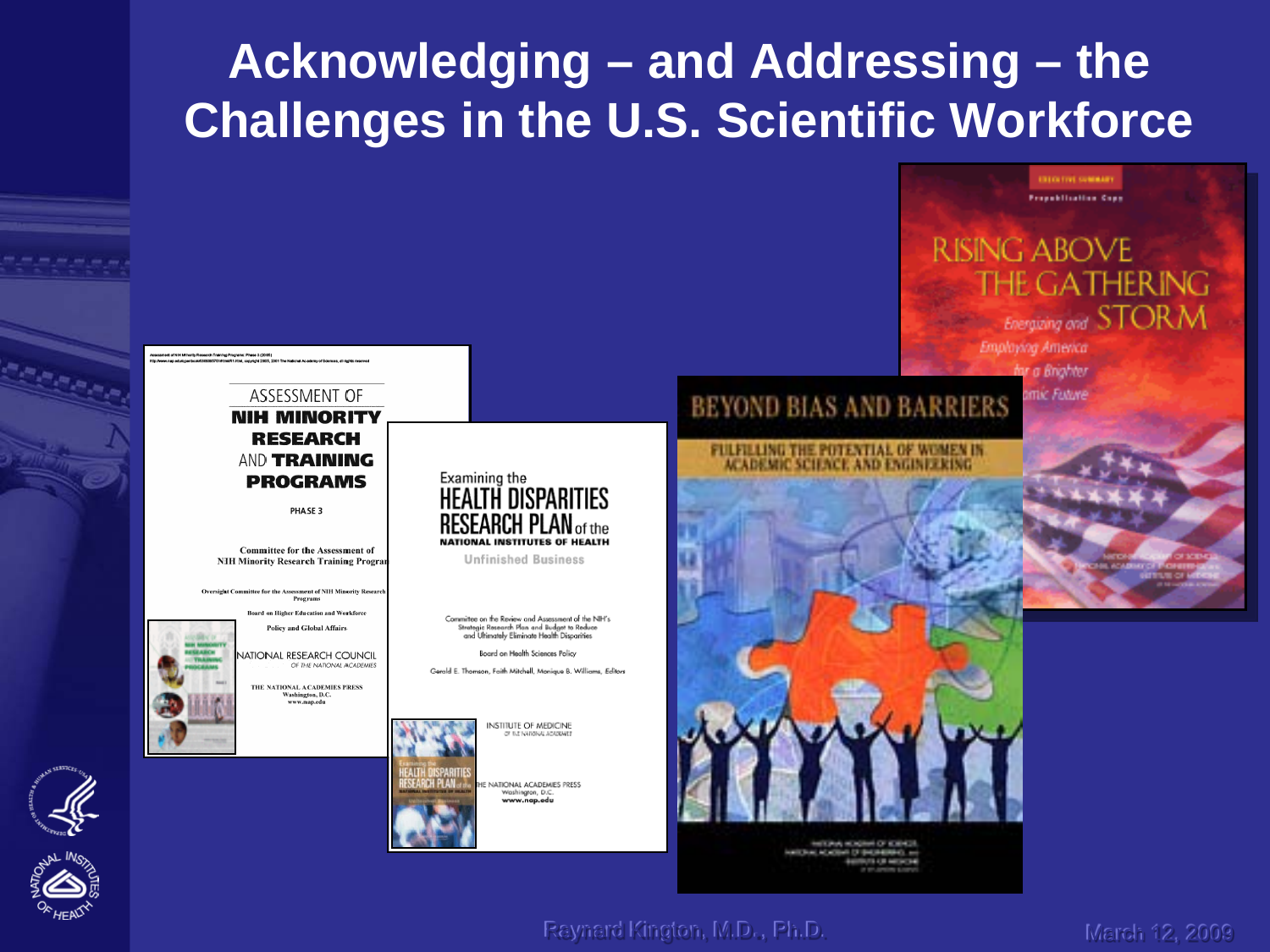## **What is NIH doing?**



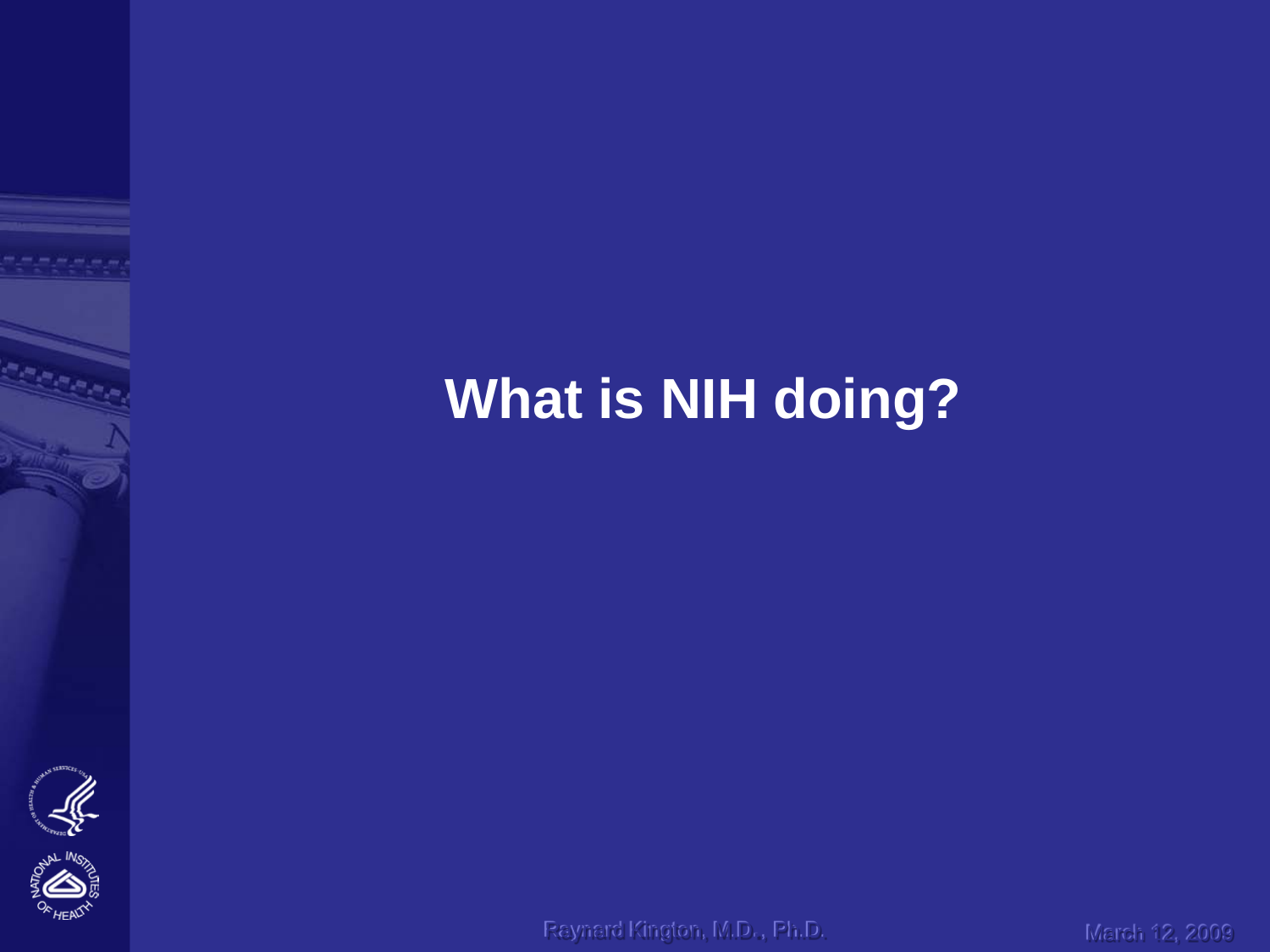## **National Center on Minority Health and Health Disparities (NCMHD)**



#### **- Mission**

- Promote minority health
- Lead, coordinate, and assess the NIH effort to reduce and eliminate health disparities

#### **Goals and Purposes**

- Assist in development of integrated national health research agenda, reflecting needs of racial and ethnic minorities and other health disparity groups
- Promote and facilitate creation of robust minority health research environment aimed at identifying potential risk factors for disparate health outcomes
- Promote, assist, and support research capacity building activities in the minority and medically underserved communities



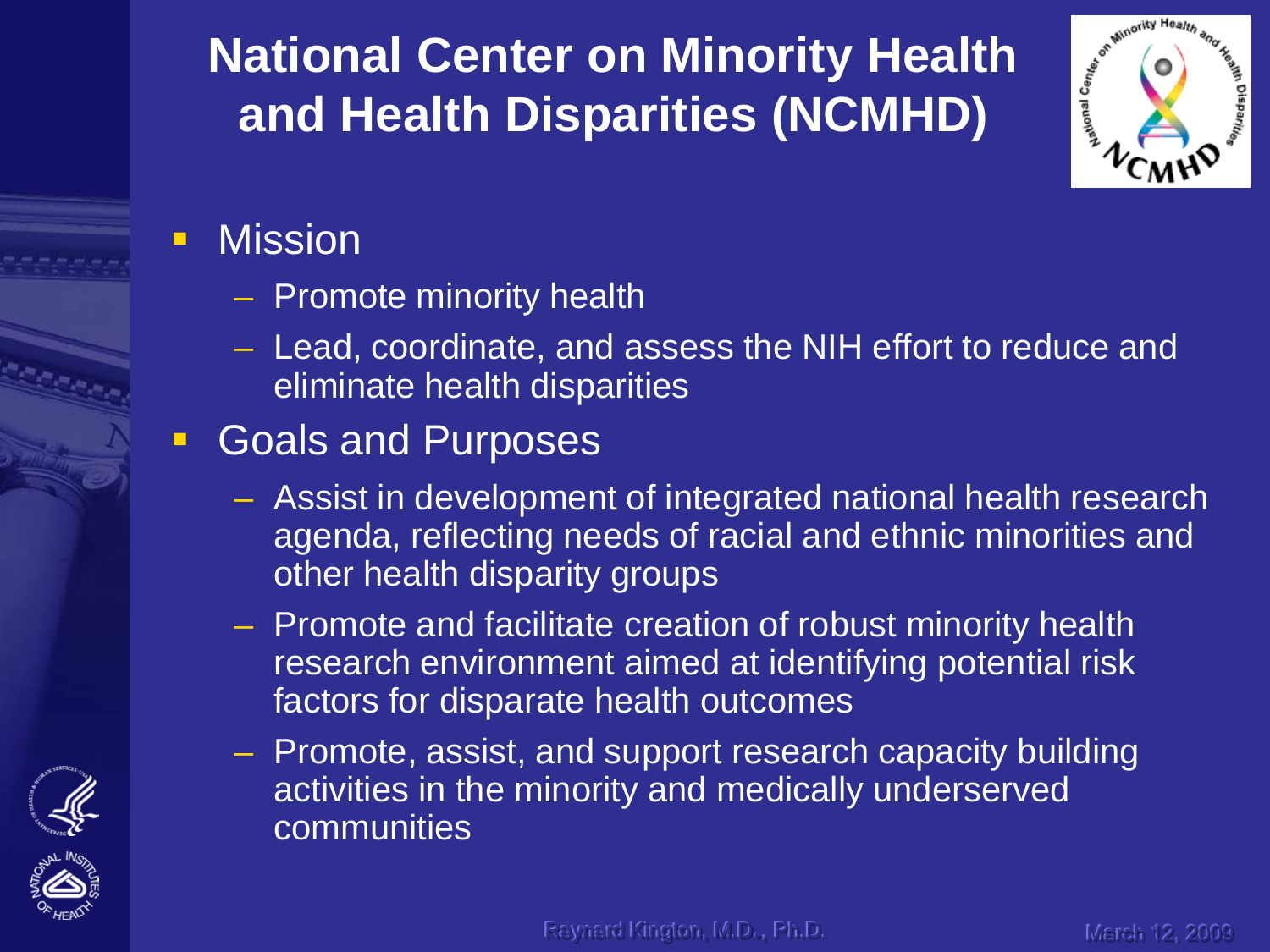### **NIH Programs and Awards to Enhance Researcher Diversity**

- The NIH remains committed to increasing the proportion of racial and ethnic minorities in the biomedical research workforce
- **NIH's Institutes and Centers, individually and** collectively, offer an array of programs and awards to enhance researcher diversity
	- Supporting both individuals and institutions
	- Spanning the training and professional spectrum, from community college to senior faculty levels
	- Developing networks to facilitate communication and support across all career stages



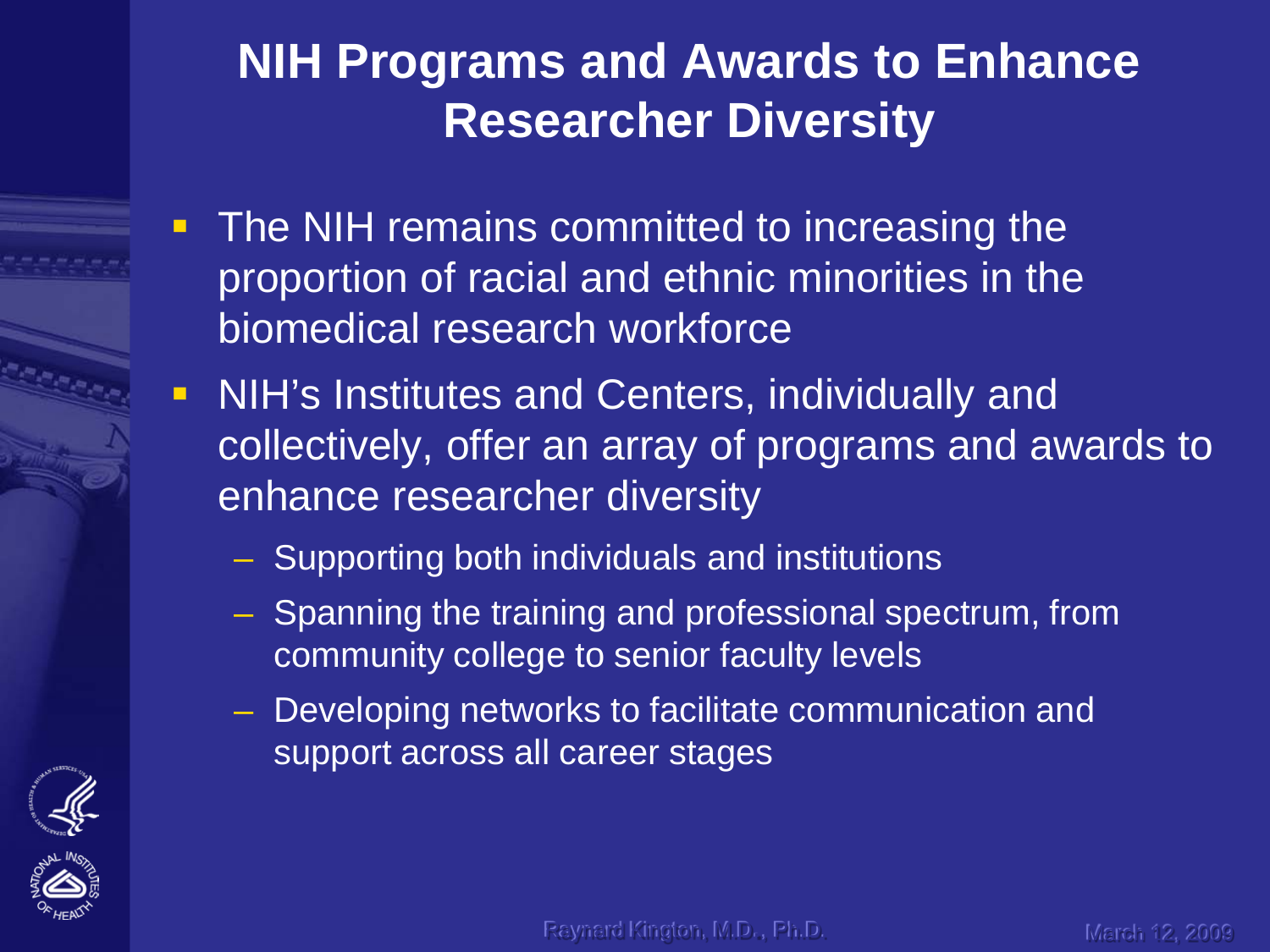## **A Sampling of NIH Programs & Awards to Enhance Researcher Diversity**

- **Community college to senior faculty: Minority Opportunities** in Research (MORE) programs
	- Minority Access to Research Careers (MARC)
	- Minority Biomedical Research Support (MBRS)
	- Special Initiatives (SI)
- **Undergraduate research training: Career Opportunities in** Research (COR) grants
- **Predoctoral fellowships: Ruth L. Kirschstein National** Research Service Awards to Promote Diversity
- **-** Transition to research: Loan Repayment Programs
	- For clinical researchers from disadvantaged backgrounds; for health disparities researchers
- **Junior and senior faculty: Network of Minority Research Investigators**

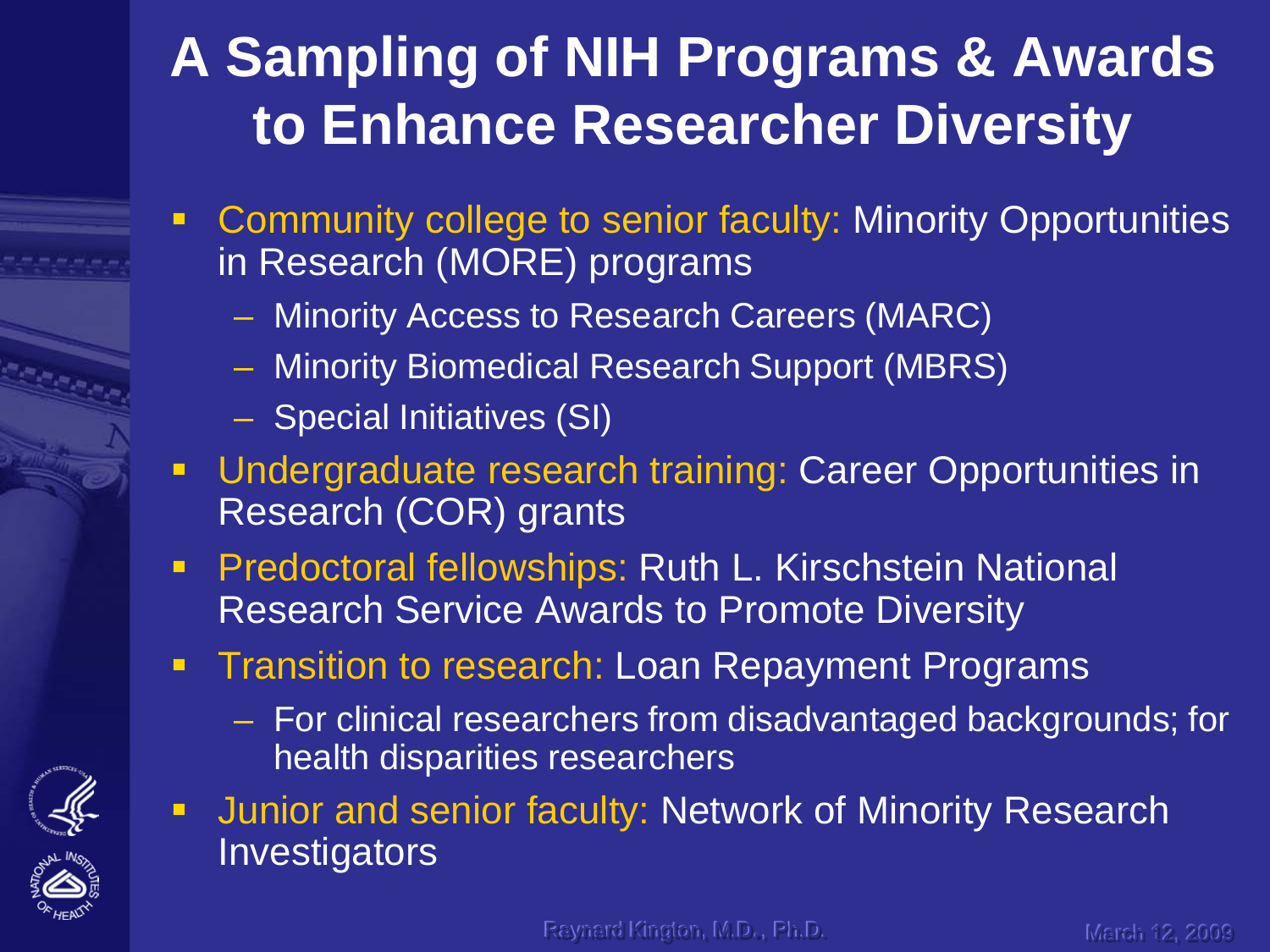## **NIH Loan Repayment Programs**







Loan Repayment<br>for Health Disparities Research

- NIH Loan Repayment Programs: NIH repays half of qualified educational debt (up to \$70,000 in 2 years)
	- Requirements: U.S. citizenship (or national or permanent resident status); doctoral-level degree; educational debt equal to at least 20% of base salary
	- Commitment: Conduct research at qualified institution\* for 2 years
- NIH-NCMHD Loan Repayment Programs: have funded over 1200 doctorate-level health professionals
	- Clinical Research Loan Repayment Program for Individuals from Disadvantaged Backgrounds
	- Health Disparities Research Loan Repayment Program (50% to individuals from health disparities populations)



\*An average of least 20 hours per week during each quarterly service period; conducted at a nonprofit institution, funded by a domestic nonprofit or US government entity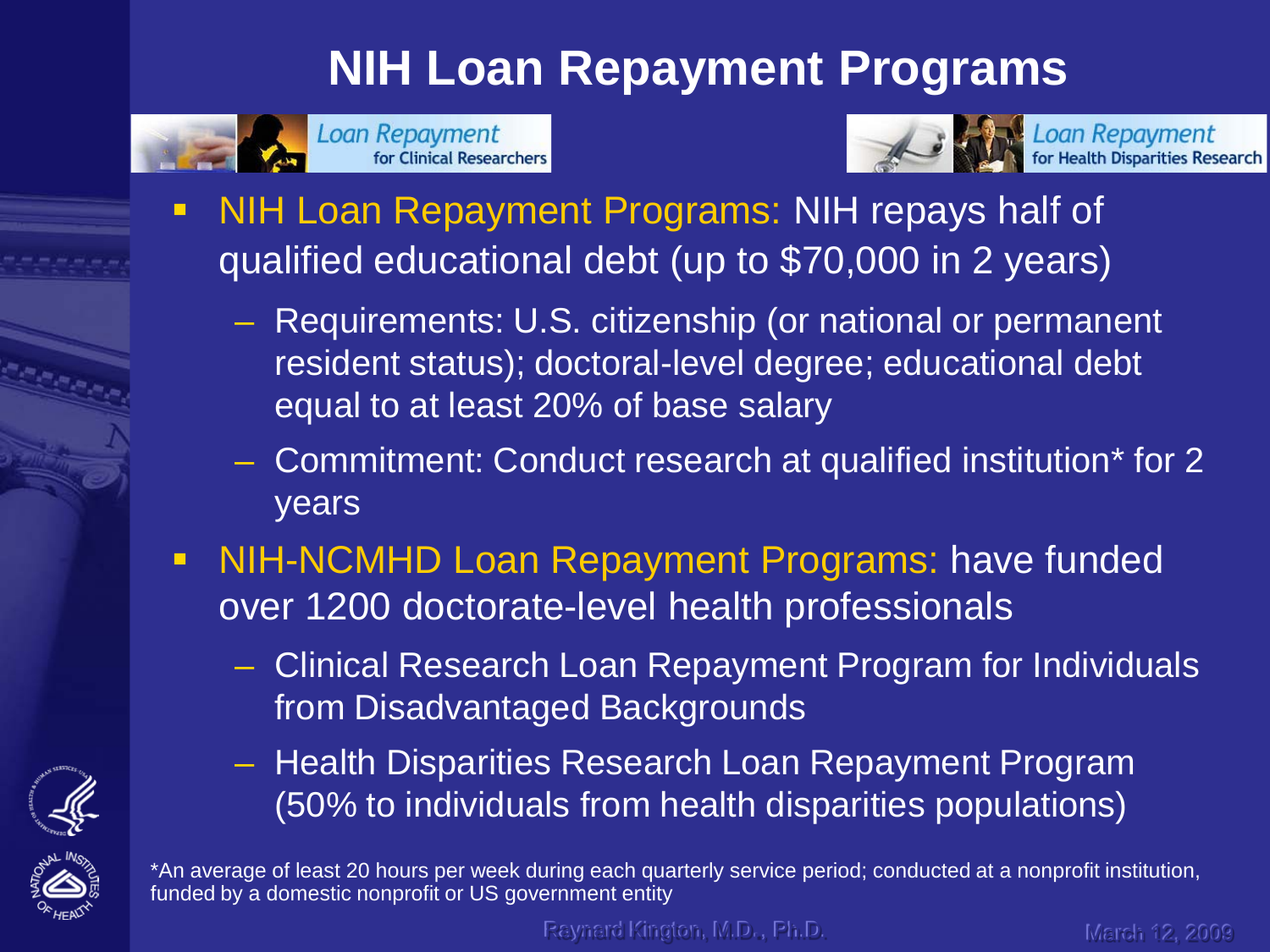## **NIH Minority Opportunities in Research (MORE) Programs**

MORE: An NIH Division in the National Institute of General Medical Sciences (NIGMS)



- **-** Administers research; research training programs to increase the number of minority biomedical and behavioral scientists
- **Supports** 
	- Both individuals and institutions
	- Community college students, senior faculty members, and all stages between
- 3 branches of support:
	- MARC: Minority Access to Research Careers
	- MBRS: Minority Biomedical Research Support
	- SI: Special Initiatives

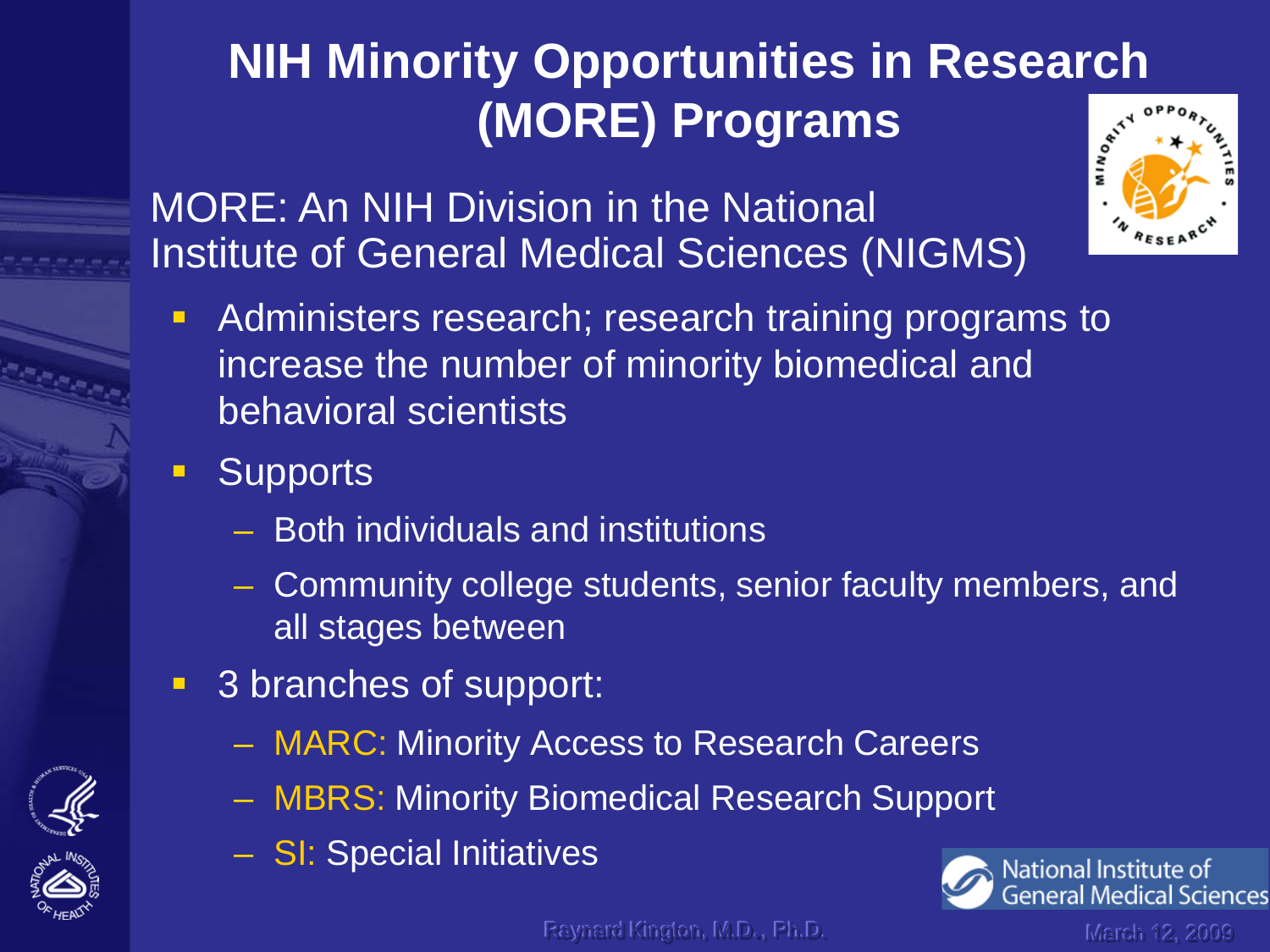## **MORE Support: Examples**

- **MARC: to increase number, competitiveness of** underrepresented minorities in biomedical research
	- U-STAR: Undergraduate Student Training in Academic Research Awards
	- Individual fellowships:
		- MARC Predoctoral, for outstanding graduates of U-STAR
		- Faculty Predoctoral, for faculty at colleges/universities with significant minority enrollments to obtain research doctorate

#### **NBRS:** to improve training capacity of minority-serving institutions

- RISE: Research Initiative for Scientific Enhancement
- ISMD: Initiative for Maximizing Student Development
- SCORE: Support of Competitive Research
- SI: to enhance research; training capabilities of institutions with substantial enrollments from underrepresented groups
	- Bridges to the Baccalaureate; Doctorate (NCMHD, participating)
	- MORE Faculty Development Awards







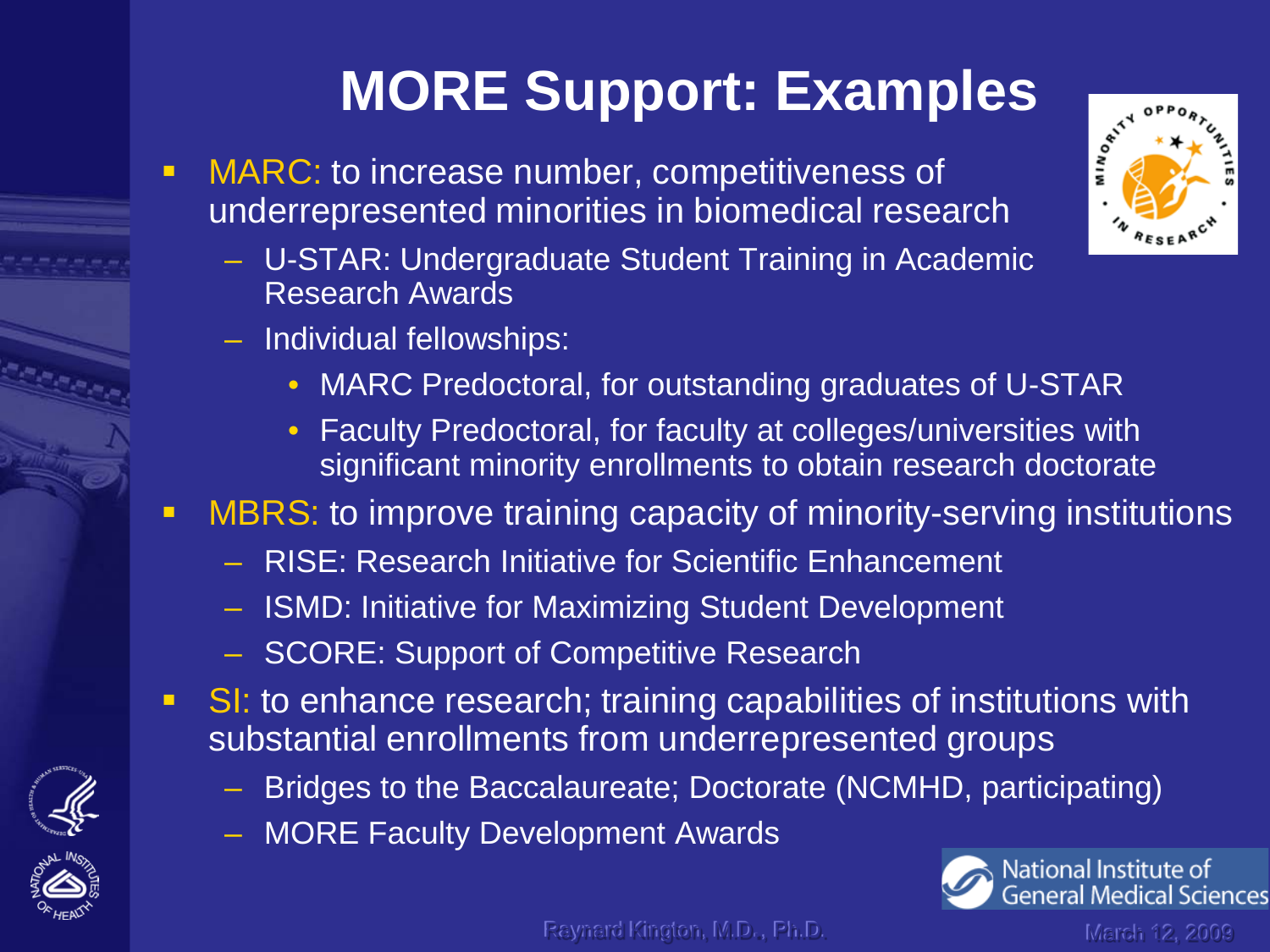## **Example from an NIH Institute\*: Network of Minority Research Investigators**



- **National communication network of** minority investigators: junior faculty; senior investigators; NIDDK staff
	- Senior investigators serve as role models and mentors to junior investigators
	- Annual National Workshop organized by NIDDK staff
	- Regional workshops being established
- *Objective*: encourage and facilitate members of underrepresented racial and ethnic minority groups to conduct research on diabetes, endocrinology, digestive diseases, nutrition, kidney, urologic and hematologic diseases





*\*National Institute of Diabetes & Digestive & Kidney Diseases (NIDDK)*